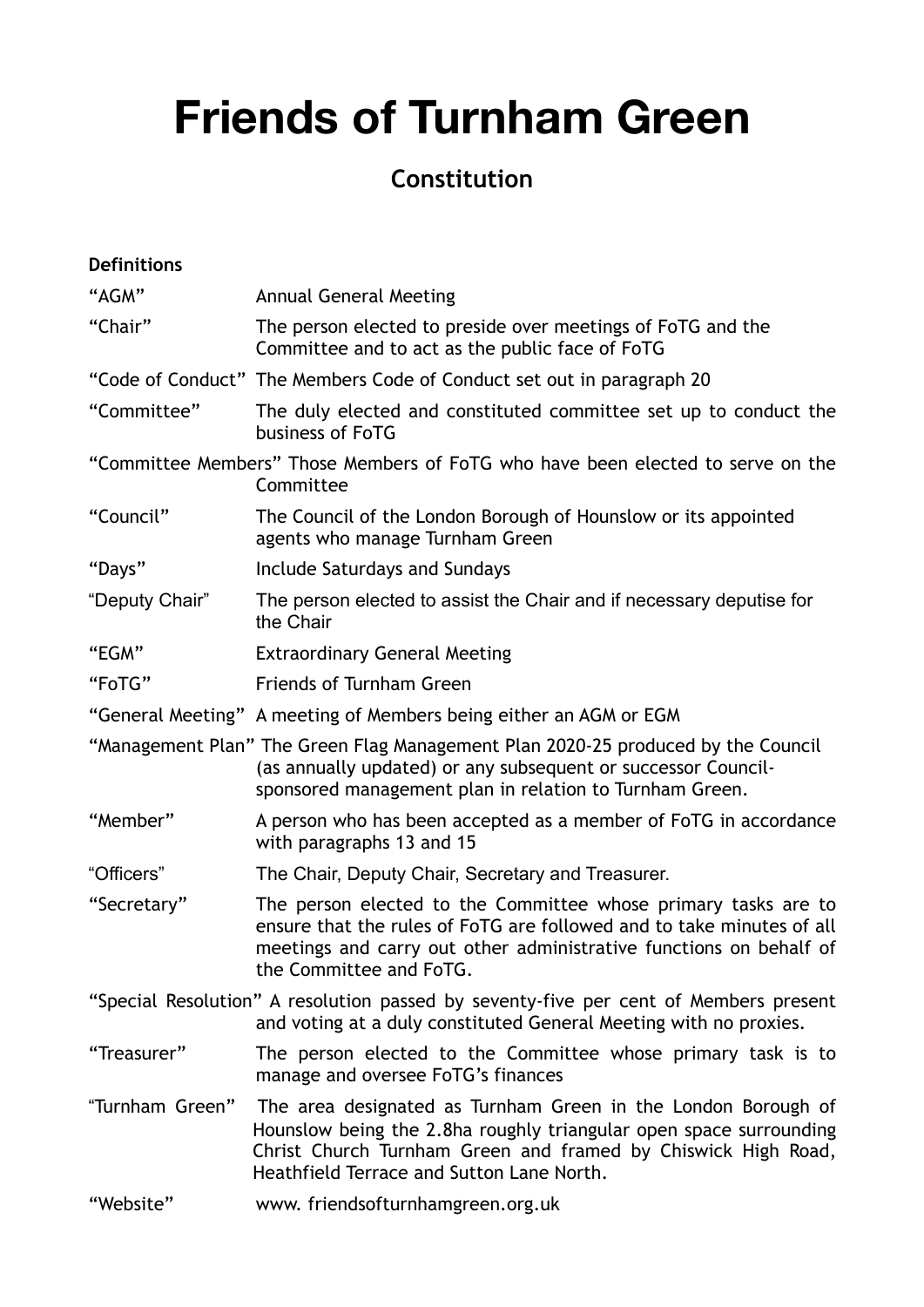# **Formal**

- 1. FoTG is a non-trading non-profit making unincorporated association formed of individual Members and has no separate legal personality or legal rights or obligations distinct from those of its Members.
- 2. As it has no separate legal personality, FoTG has no formal capacity to enter into a contract, commence/participate in a legal action or hold assets or property except through and in the name of one or more of its officers acting in a personal capacity.
- 3. FoTG is non-political and non-sectarian and has no allegiance to any political party, faith or lobby or special interest group.
- 4. The purpose of this Constitution is to set out FoTG's purpose, how its membership is determined, how its decisions are arrived at and who is authorised to put those decisions into effect.
- 5. The terms of this Constitution are mutually binding as between Members, but they are the private concern of Members only and confer no rights or obligations upon or against any third party.
- 6. This Constitution is adopted by Special Resolution and supersedes the original Constitution formally adopted on 10 July 2007.

# **Preamble**

- 7. The Council is responsible for the day to day management and upkeep of Turnham Green.
- 8. The Council facilitated the setting up of FoTG as a group of local people with a vested interest in Turnham Green with the intention that they work in partnership with the Council to improve Turnham Green.
- 9. The Council's stated vision for Turnham Green in the Management Plan is;

*"The Friends of Turnham Green, the London Borough of Hounslow and Greenspace 360 will work together to create and maintain an exemplary centre for community involvement and enjoyment which is beautiful, wildlife friendly, sustainable, safe and accessible to all".* 

# **FoTG's Purpose and Aims**

- 10. FoTG's core purpose is to work in partnership with the Council in helping achieve this vision and to provide the Council with a forum for local consultation on key issues regarding Turnham Green.
- 11. In pursuance of this purpose, FoTG is tasked with:
- (a) Encouraging the local community to take an interest in Turnham Green and become involved in practical projects to support its upkeep, management and protection;
- (b) Developing and proposing ideas and suggestions to the Council and, where appropriate, requesting action or authorisation by the Council or any other relevant organisation to implement same;
- (c) Protecting Turnham Green as an open space, encouraging access to it and helping to make sure Turnham Green remains an attractive open space accessible to all;
- (d) Protecting, conserving and enhancing the ecological value of the flora and fauna of Turnham Green;
- (e) Recognising and promoting the historic significance of Turnham Green in the local area;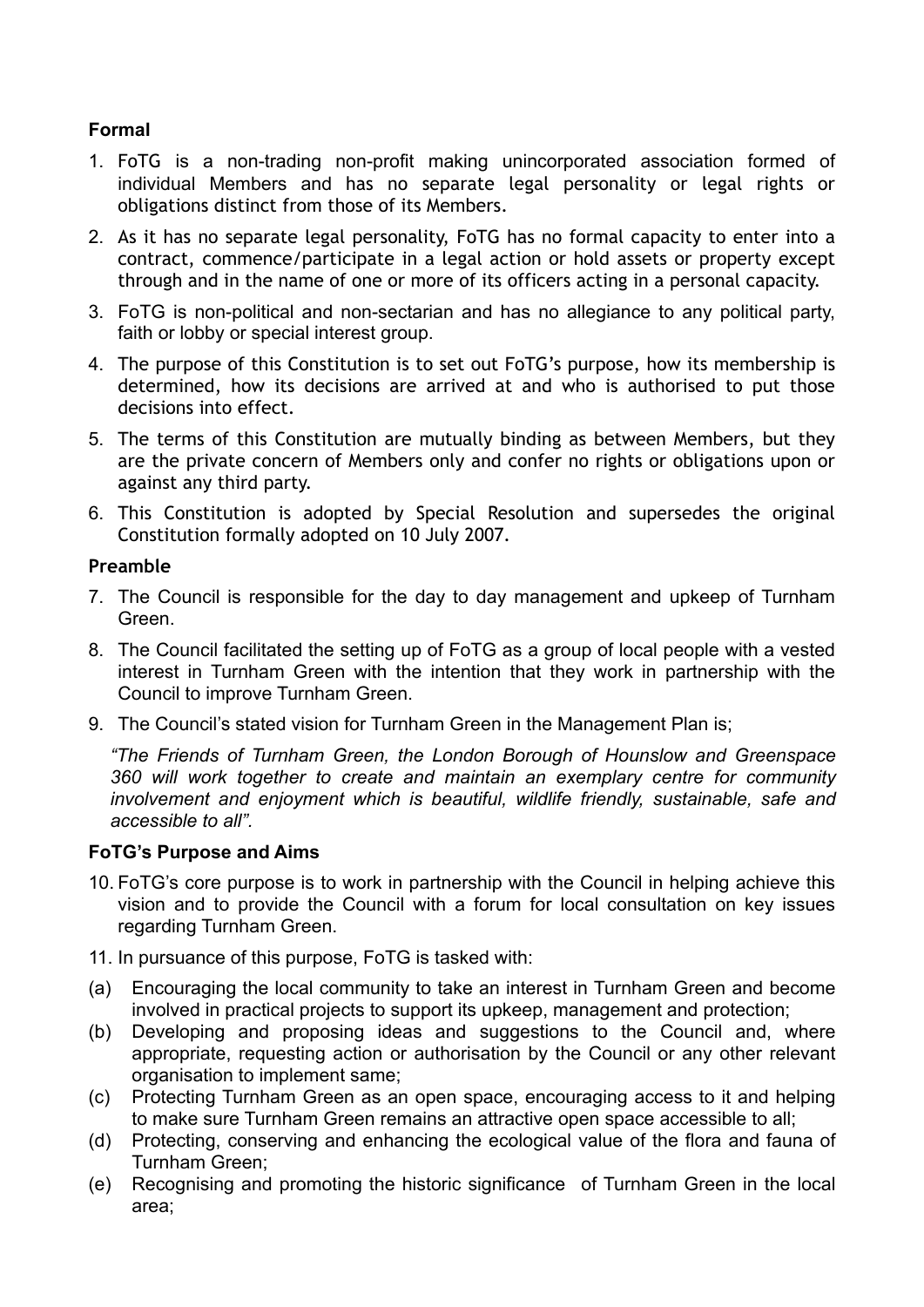- (f) Working with the Council to ensure that services provided are of maximum benefit to users and to the local community.
- 12. FoTG may carry out any activity which it reasonably considers will promote its purpose and aims, including but not restricted to the following:
- (a) Practical conservation, upkeep and planting works either by its own volunteers or in partnership with other organisations or groups of individuals;
- (b) The organisation of events and activities which the FoTG may consider to be for the benefit of FoTG or other users of Turnham Green;
- (c) The raising of money to pursue its purpose and aims primarily but not exclusively by the seeking of grants and private donations;
- (d) Discussing, engaging and exchanging information and ideas with:
	- The Council and its designated contractors
	- Other local stakeholders in Turnham Green including Christ Church
	- Other Friends Groups, charities and volunteer groups
	- Police, crime prevention and response officers
	- Local/National grant giving organisations.

#### **Membership**

- 13. Membership is open to anyone with a vested interest in the conservation, protection and maintenance of Turnham Green and who is willing to abide by this Constitution on payment of an annual subscription of £10. The purpose of the annual subscription is to meet FoTG's administrative costs and the costs incurred in pursuance of its purpose and aims as set out above.
- 14. FoTG will promote its membership opportunities openly.
- 15. Anyone wishing to join shall complete an application in a form prescribed by the Committee and pay the annual subscription. Once the application is accepted by the Secretary the applicant shall be a Member and be deemed bound by this Constitution. The Secretary shall maintain a list of Members.
- 16. The Committee may at its absolute discretion refuse membership to individuals who it reasonably believes have no demonstrable vested interest in Turnham Green, are unlikely to behave in accordance with the Code of Conduct or who have applied to join with the sole purpose of advancing or opposing one single issue.
- 17. The Committee has discretion to increase, decrease or waive all or any annual subscriptions from time to time where this would be appropriate to ensure equality of opportunity in becoming or remaining a Member.
- 18. The membership year shall run from 1st January in one year to 31 December. There will be no reduction in the subscription for part year membership.
- 19. A member may resign at any time by written notice to the Committee or by replying **UNSUBSCRIBE** to any group email sent by the Committee.

# **Code of Conduct**

20. Members shall at all times in relation to FoTG, its activities and affairs, whether at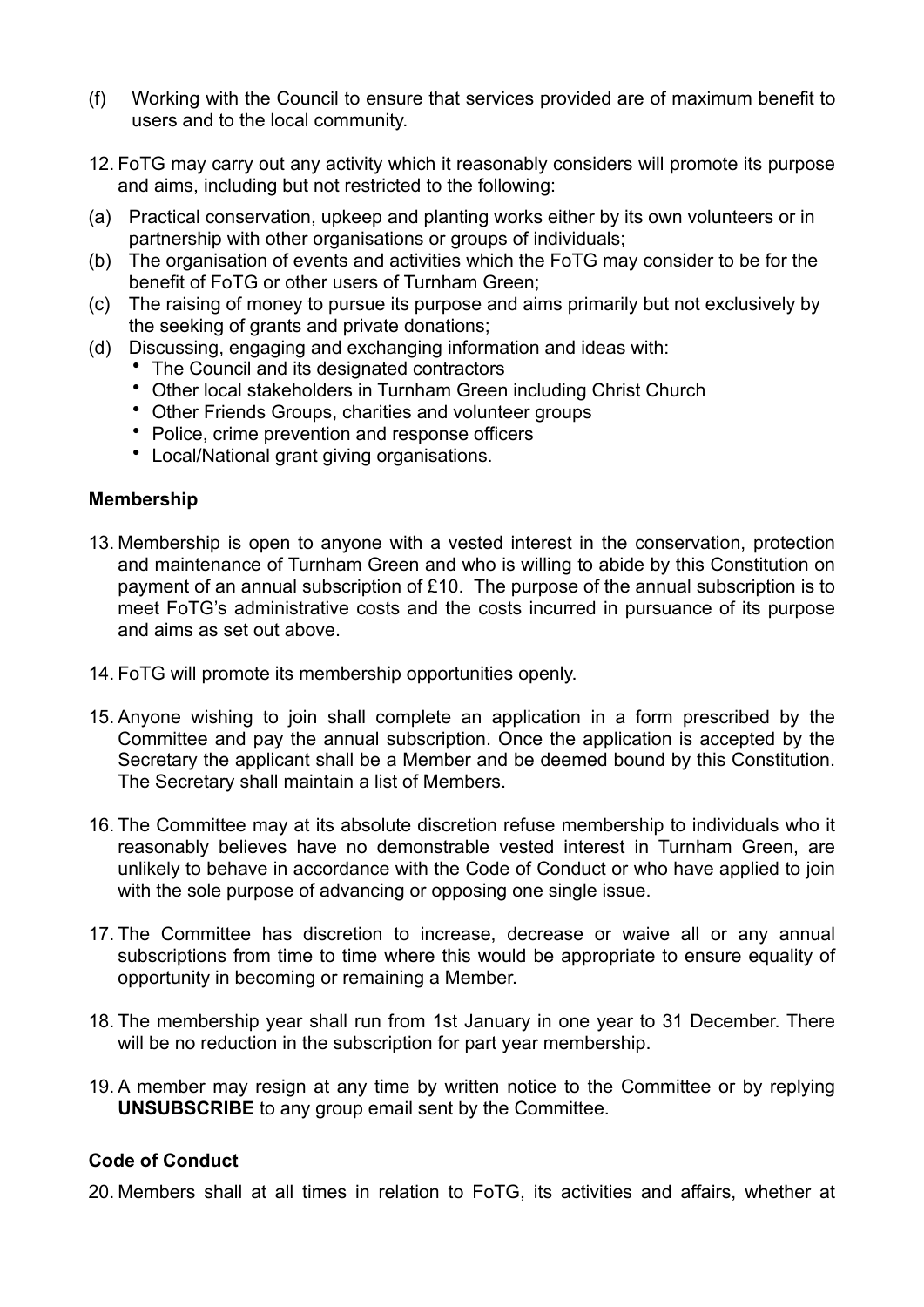meetings or in any form of communication, including social media:

- (a) behave at all times with courtesy and respect towards the Committee and other Members;
- (b) respect decisions of the majority which have been reached at General Meetings or elections and not seek to undermine them or have them overruled or their implementation prevented or postponed by the Council or other administrative body;
- (c) respect decisions made by the Committee and if they have any complaints about the Committee's conduct or decisions, address these according to the process set out in paragraph 63;
- (d) not seek to use their membership for political or sectarian purposes or to promote the aims of a particular lobby group;
- (e) not claim to represent the views of FoTG, or communicate with official bodies or the media on behalf of FoTG without the prior agreement of the Officers.

#### **Suspension or Termination of membership**

- 21. The Committee may exercise its discretion to suspend or terminate membership if, in its opinion, there is good and evidenced reason to consider that a Member has acted in contravention of the Code of Conduct.
- 22. Should any Member believe that they are or have been the object or victim whether directly or indirectly of another Member's lack of courtesy or respect, he/she may make a written complaint to the Committee who shall investigate and have the right to contact the Member(s) against whom the allegations have been made. That member is entitled to be provided with a copy of the complaint and to respond to it within a reasonable time.
- 23. The Committee may then set such procedures as it reasonably sees fit to determine whether the allegations against the member are proved on the balance of probabilities. If the Committee so finds, it may suspend or terminate that Member's membership. The Member concerned will be notified in writing within 7 days of the Committee's decision. The decision of the Committee shall be final.

#### **Decision Making**

24. All decisions by FoTG will be made by Members in accordance with the procedures and/or delegated powers set out below.

#### **General Meetings**

- 25. The purpose of General Meetings is to determine the democratic will of Members on matters concerning Turnham Green.
- 26. Every Member shall be entitled to attend and vote at General Meetings and is entitled to cast one vote on any resolution upon which a vote is taken.
- 27. Notice of all General Meetings will be given to Members by email at the email addresses provided by them and on the website. Failure to notify individual Members will not invalidate the Meeting or any resolution passed if (a) the failure to notify was beyond the control of the Committee and/or (b) the attendance of the individual Members in question would not have made any difference to the vote.
- 28. General Meetings are usually held in person but may be held remotely or by other electronic means should the Committee at its discretion so determine.
- 29. Members unable to attend the meeting may offer apologies and nominate another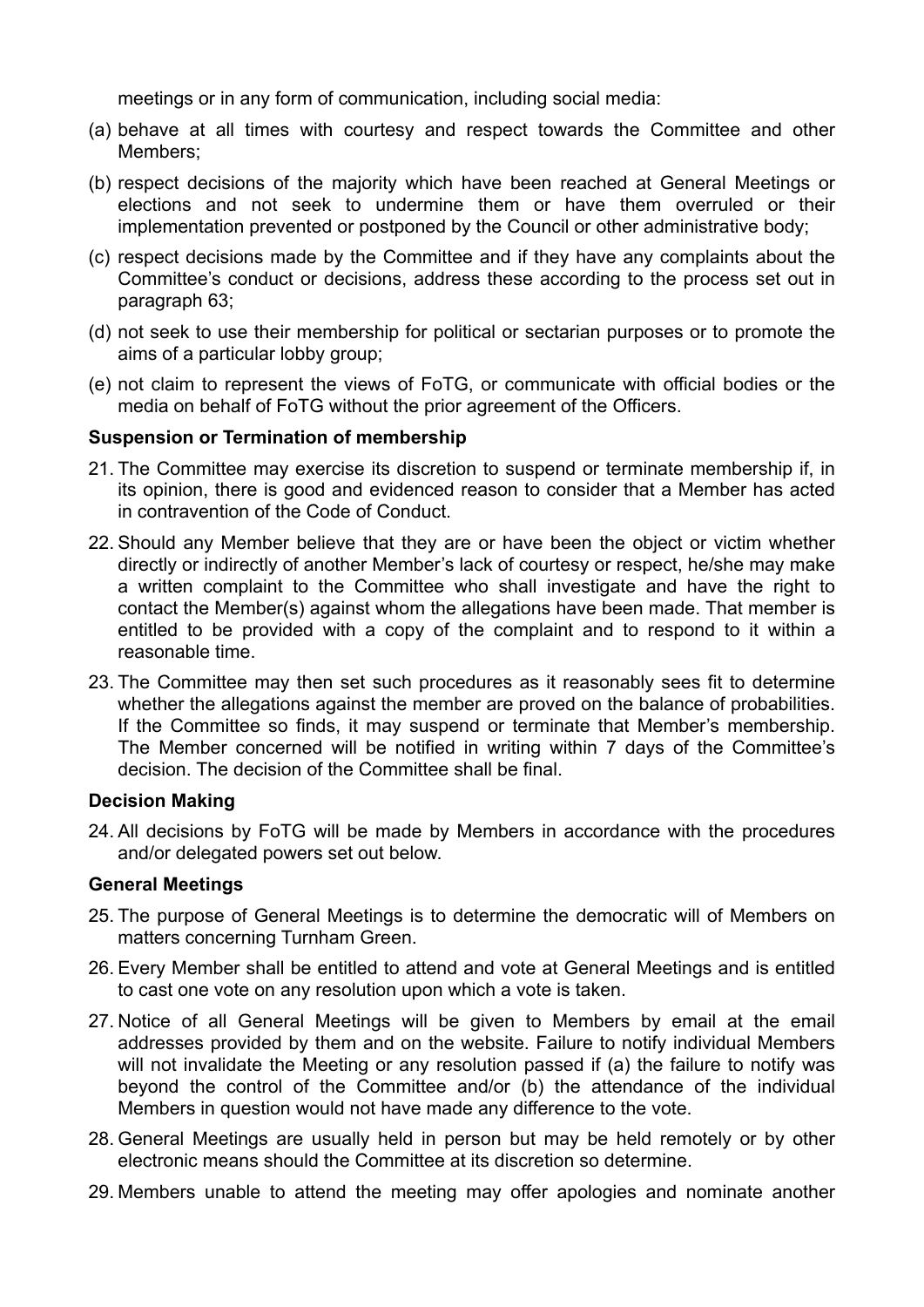Member as proxy on their behalf provided that they so advise the Secretary in writing not less than 24 hours before the scheduled commencement time of the General Meeting.

- 30. No Member may hold more than 2 proxies.
- 31. General Meetings will be open to the public to attend but the Committee has the discretion to exclude individuals as it sees fit. Non-members may be allowed to speak at the discretion of the Chair but have no right to vote.
- 32. Resolutions put to the vote at any General Meeting shall be decided on a show of hands. Resolutions will be passed by simple majority unless they are Special Resolutions. If the votes cast are equal, the Chair has a second or casting vote.
- 33. Motions to amend the Constitution, remove Committee Members and dissolve FoTG may only be passed by Special Resolution. Ordinarily, Special Resolutions are held at an EGM convened specifically for that purpose.
- 34. A secret poll on any resolution may be held at the discretion of the Committee or held at the request of at least 6 Members provided that they advise the Secretary in writing not less than 24 hours before the commencement of the meeting and they are all present at the meeting. The format and procedure of the secret poll will be as stipulated by the Secretary.
- 35. The proposer of any Resolution and any Committee Member who has any conflict of interest must declare these to the Meeting and may not vote on the matter. At the Committee's discretion, that Member may be required to absent themselves from that part of the meeting.
- 36. Copies of the minutes of all General Meetings will be posted on the website.

#### **AGMs**

- 37. The purpose of an AGM is to advise Members annually on routine business. The business of the AGM shall ordinarily include (but not be limited to):
	- a. Receipt of a written report from the Chair on FoTG's activities over the previous 12 months;
	- b. Receipt of reports from any officers or subgroups;
	- c. Receipt of a written report from the Treasurer, including an income and expenditure account for the last financial year and a balance sheet as at the last date of that period;
	- d. Election of Committee Members; and
	- e. Consideration of any other matters as the Chair may consider appropriate for discussion at the meeting.
- 38. FoTG shall hold an AGM every year and not more than fifteen months shall elapse between the date of one AGM and the date of the next.
- 39. At least 28 days' notice of every AGM shall be given to all Members.
- 40. Not later than 7 days before the date of the AGM, the Secretary shall circulate to Members the agenda, together with ballot papers should there be an election of Committee Members.
- 41. The quorum for an AGM shall be 20% of Members present in person at the commencement of the meeting.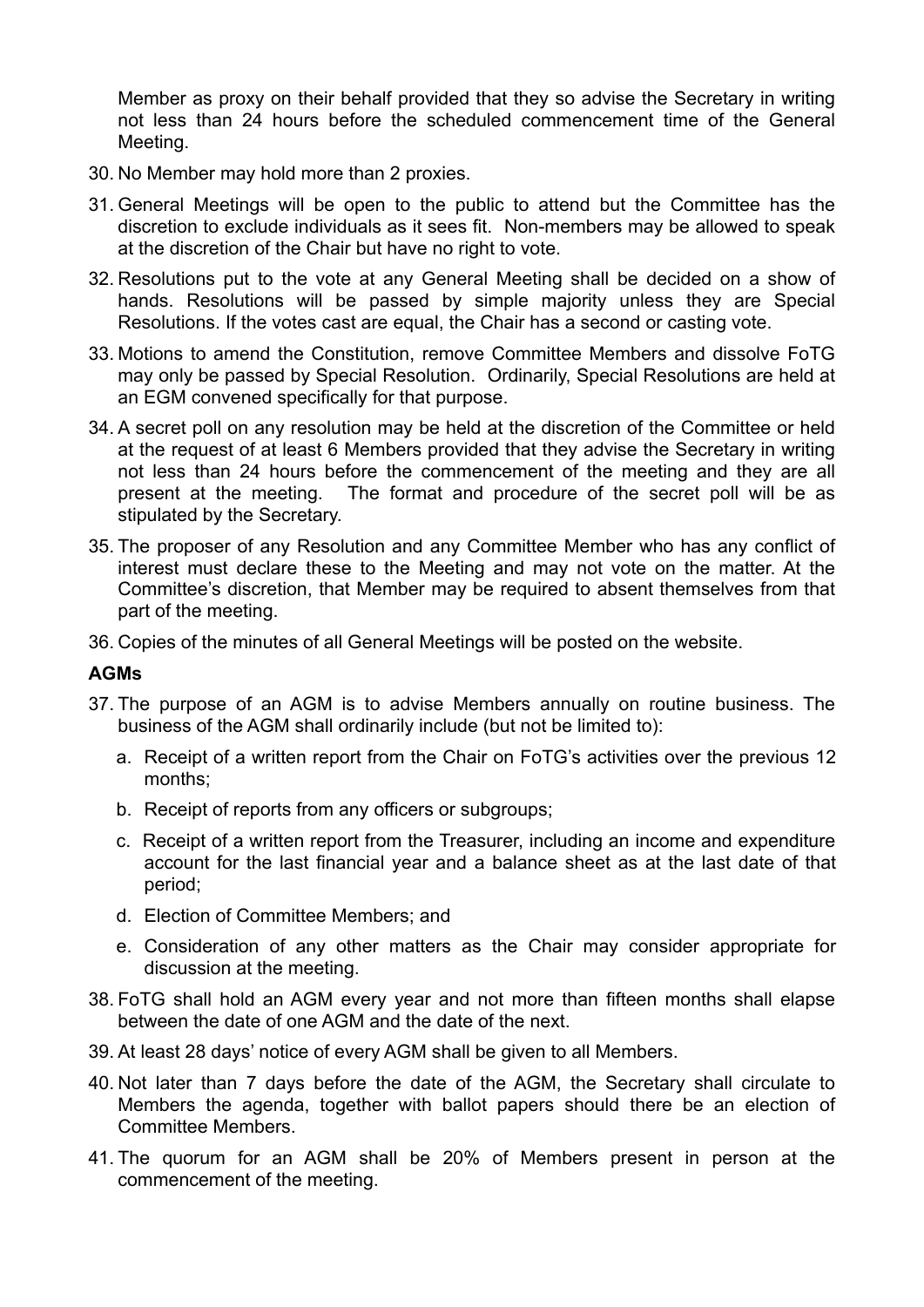# **EGMs**

- 42. The purpose of an EGM is to consult Members on non-routine matters that require their attention. At least 7 days' notice shall be given to all Members. In the event that the matter requires to be passed by Special Resolution, the consultation process set out in paragraph 46 shall apply.
- 43. The conduct, management and decision-making capacity of an EGM shall be the same as for an AGM.
- 44. An EGM may be called at the discretion of the Committee or on the written request of not less than 6 Members. The request must identify the Members concerned, the reasons for seeking the EGM and the text of any Resolution proposed.
- 45. The quorum for an EGM shall be 30% of Members present in person at the commencement of the meeting.

# **Consultations in advance of General Meetings**

46. When any matter is proposed which requires the passing of a Special Resolution or which concerns the substantial outward appearance of Turnham Green or FoTG's relationship with the Council or other administrative body, Members shall be given the opportunity to review the proposal(s) in outline on the website and send comments to the Committee. The consultation period may be set by the Committee but should not ordinarily be for less than 28 days unless the matter in question is time-sensitive and/or needs urgent consideration. The Committee will report on the outcome of the consultation at the General Meeting in question.

#### **The Committee**

- 47. The purpose of the Committee is to conduct and control the day to day business of FoTG on behalf of Members with Members' authority.
- 48. All communications with the Committee may be made by email to the following email address; [fotgreen@outlook.com.](mailto:fotgreen@outlook.com)
- 49. The Committee shall consist of up to 7 elected members which shall ordinarily comprise the Chair, Deputy Chair, Secretary and Treasurer and up to three further members.
- 50. The Committee may allocate tasks and responsibilities amongst Committee Members as it sees fit.
- 51. Committee Members will normally be elected at an AGM but may at the discretion of the Committee be elected by online election. At least 28 days' notice of an online election shall be given to Members together with the Election Procedure, which the Committee may set at its discretion.
- 52. The Committee has power to co-opt up to two additional Members onto the Committee for the purpose of providing technical expertise or know-how. Members so co-opted shall hold office until the next AGM but will not be entitled to vote at Committee meetings.
- 53. Elected Committee Members should serve a 3 year term and may seek re-election for a further 3 year term. To help give effect to this, at each AGM, one third (or the fraction nearest thereto) of the Committee should retire and if they so wish, seek re-election. Committee Members may not seek re-election for a third or further term unless no-one has put themselves forward to replace them. Committee Members may in any event stand for further re-election after a lapse of 12 months.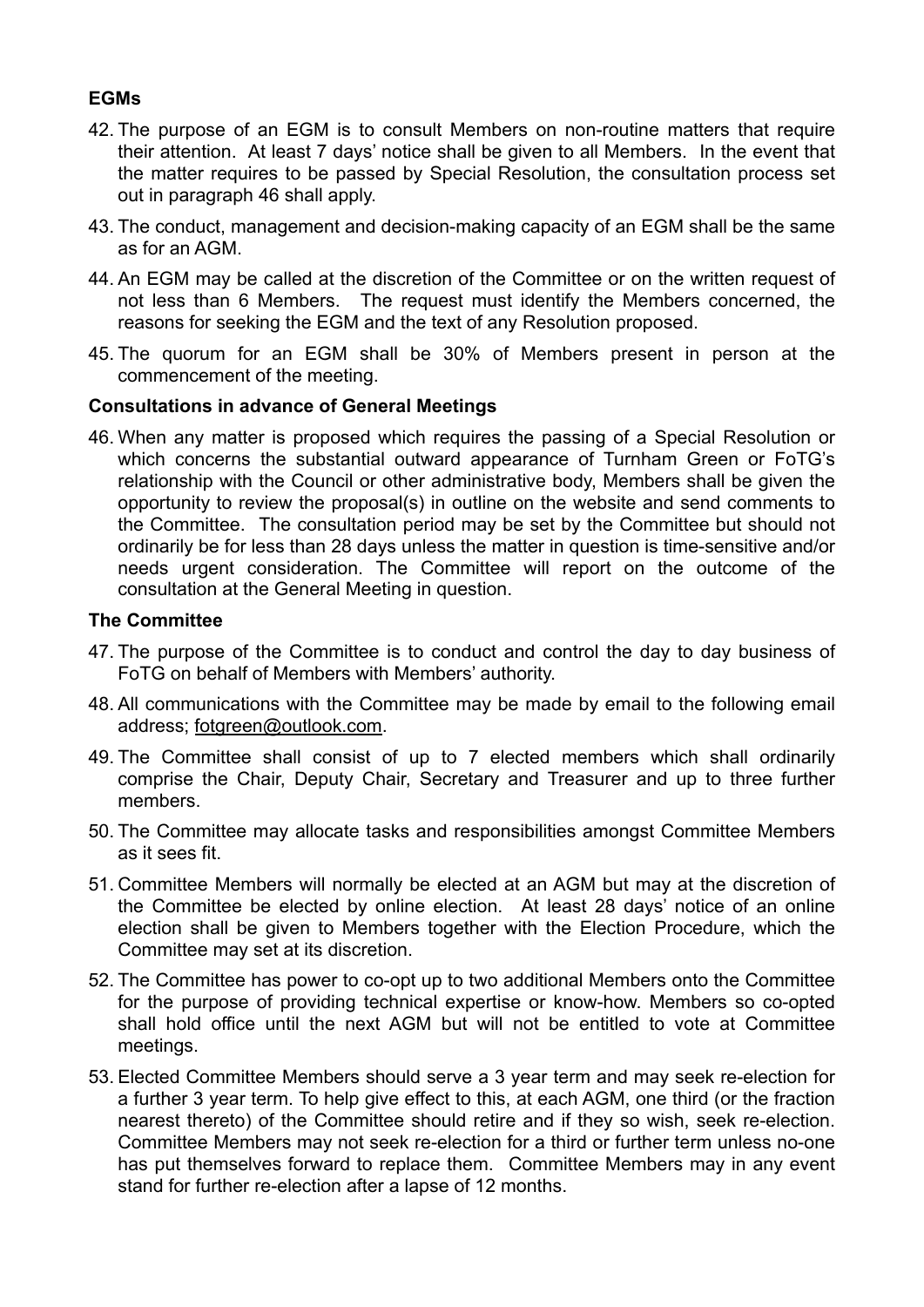- 54. Any member wishing to stand for election or re-election must submit within 14 days of the election a written notice of candidature in prescribed form signed by them and by at least three supporters who must be present Members together with a Candidate Statement which will be posted on the website. Failure to comply with this requirement will invalidate the candidacy in question.
- 55. Should the vote for Committee Members take place at an AGM, voting will be by presentation of completed ballot papers unless the Candidate(s) consent to a vote by show of hands. Ballot papers completed by Members who are unable to attend may be counted as long as these are signed by the member and physically provided to the Secretary in advance of the commencement of the meeting.
- 56. Members may remove any Committee Member from office and/or appoint another in their place by Special Resolution at a General Meeting should there be good reason.

# **Conduct of the Committee**

- 57. The Committee shall hold at least 2 meetings per year and may regulate the format of its meetings as it considers fit. Meetings may be held in person or by such electronic means as the Committee may determine at its discretion.
- 58. The quorum for the Committee will be 3, one of whom must be an Officer. In the event that the number of Committee Members falls below 3, the remaining Committee member(s) retain the residual power to call and hold an election or convene a General Meeting at which new Committee Members may be elected, or take the appropriate steps to dissolve FoTG as may be appropriate.
- 59. When a vote is called for, Committee Members may vote by a simple majority vote. If the votes are equally cast, the Chair shall have a casting vote. A resolution in writing signed by all the Committee Members for the time being shall be treated as valid and effectual as if it had been passed at a meeting of the Committee duly convened and held.
- 60. The Chair may and the Secretary, at the direction of the Chair, shall, at any time call an emergency meeting upon giving 24 hours prior notice to the other Committee Members and receiving their approval to convene the emergency meeting at short notice.
- 61. Except for emergency meetings the notice period for Committee meetings shall be at least 7 days. The agenda for each Committee meeting shall be circulated to Committee Members at least 7 days before the agreed meeting date. The meeting should cover; any changes to the declarations of interest: minutes of the last meeting: an update/report from the chair: finances, membership and reports from the chair of any subgroups.
- 62. Copies of the minutes of Committee meetings and decisions will be posted on the website.
- 63. Should any Member have any complaint about the work or conduct of the Committee, the complaint must first be made in writing and addressed to the Chair or Secretary of the Committee. The Committee will consider the complaint within a reasonable time and use reasonable endeavours to address the points raised and to correct any problems highlighted. It will inform the complainant in writing of its decision and any action taken. Should the complainant remain unsatisfied, they may then avail themselves of the process set out in paragraph 44 to call for an EGM.
- 64. Members of the Committee who have any conflicts of interest must declare these to the Committee and may not vote on the matter. They be asked by the remaining members to absent themselves from that part of the meeting.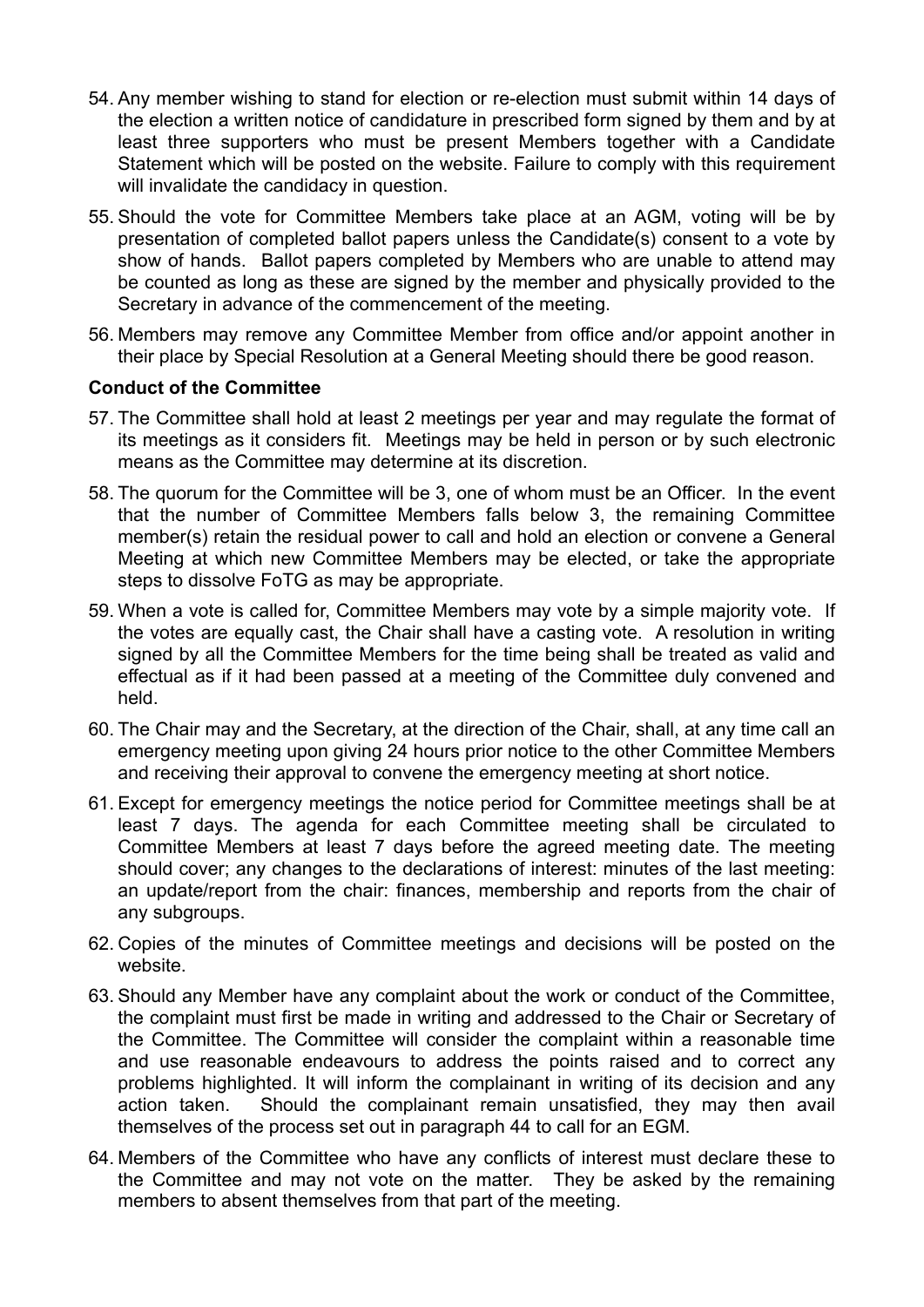# **Sub-Groups and Sub-Committees**

65. The Committee may, as and when it considers appropriate, set up sub-groups and/or working parties, to operate on such terms as the Committee shall determine and these will always be accountable to the Committee and shall have no right of veto over decisions made by the Committee or at General Meetings. They must include at least one Committee member.

#### **Officers - Powers and Limits on Authority**

- 66. The Officers alone are authorised to speak publicly on behalf of FoTG. No Member may claim to represent the views of FoTG, or communicate with official bodies or the media on behalf of FoTG without the prior agreement of the Officers.
- 67. The Officers alone are authorised to enter into contracts, commence or participate in legal proceedings or hold assets on behalf of FoTG on the basis that FoTG has no separate legal personality. The Officers do so as agents of Members, hold any assets or property on trust for Members and are entitled to an indemnity from Members in respect of any personal liability incurred subject to the operation of Paragraph 68 below.
- 68. The Officers must first advise Members of any intention on their part on behalf of FoTG to commence or participate in legal proceedings or to enter into any contract with a consideration or potential liability of in excess of £500. It is open to members to call for an EGM under the process set out at Paragraph 44 above at which Members may decide by way of Ordinary Resolution. .

#### **Finance**

- 69. The Committee presently operates one bank account for and in the name of FoTG and may open and operate further accounts as it sees fit.
- 70. The Officers shall be the authorised signatories to the bank account(s). Any two of these signatories shall be required to authorise each withdrawal from FoTG's bank account(s).
- 71. Expenditure may only be incurred in furtherance of FoTG's purposes and aims.
- 72. Only Officers may enter into financial commitments on behalf of FoTG save to the extent that this may be impractical where the purchase of routine horticultural items is concerned. Any commitment to incur expenditure exceeding £100 shall require the prior written consent of any two of the Officers.
- 73. The Treasurer may set a budget for particular activities at the start of the financial year, to enable the purchase of materials needed at short notice. A record of such written approvals shall be maintained by the Treasurer.
- 74. All expenditure must be supported with valid and original contracts, invoices or receipts and be initialled by the authorising Committee Members.
- 75. Income and expenditure accounts shall be maintained by the Treasurer and, together with a balance sheet for each year, shall be presented to the AGM for that year. Copies will be placed on the website.

# **Alteration of the Constitution**

76. This Constitution may only be altered by a Special Resolution.